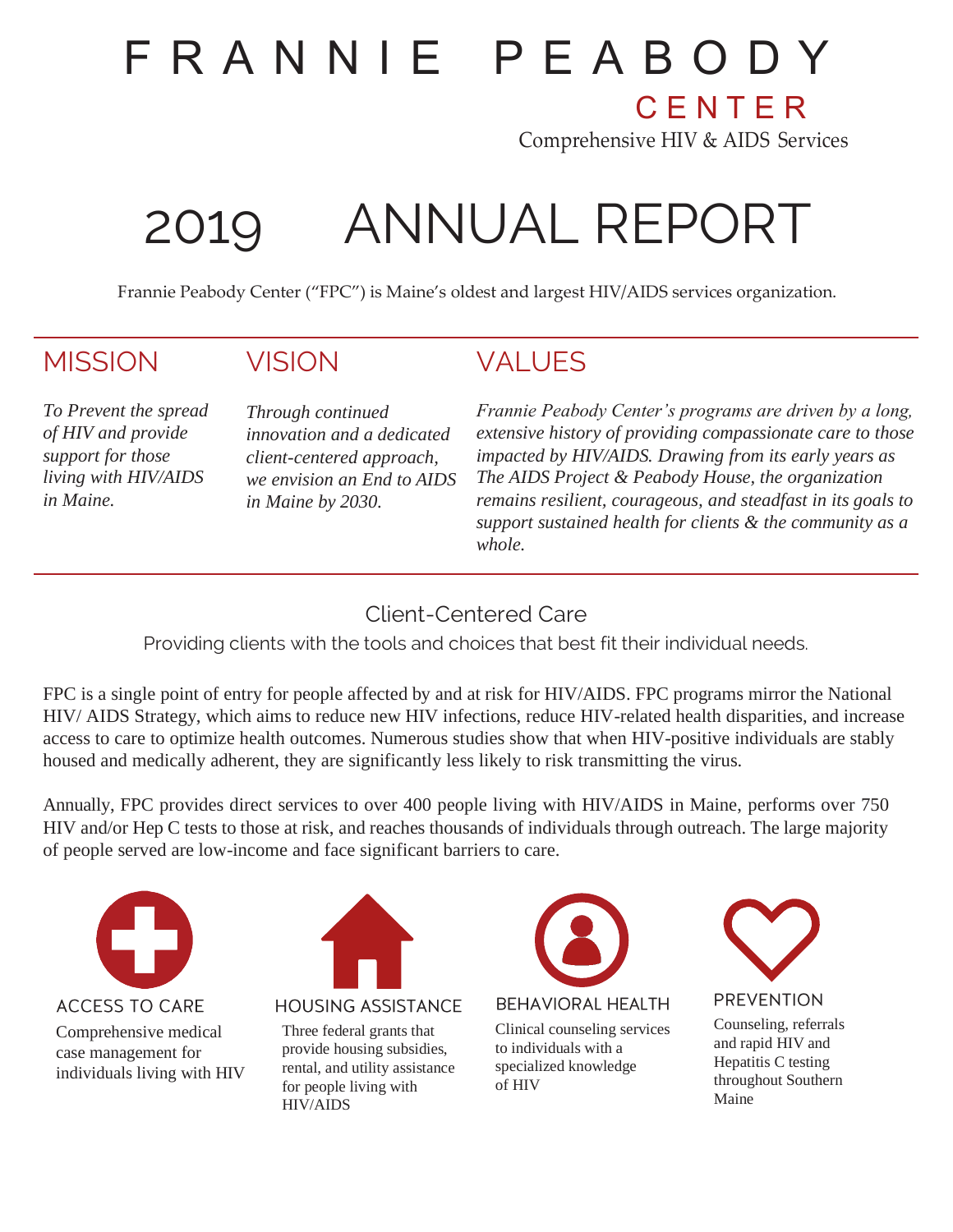# 2019 IMPACT

 (*includes subcontracted services to St. Mary's Regional Medical Center*)



clients served served by FPC case managers clients as of 12/31/2019

Total case management Total case management clients Current active case management

## Client Demographics & Agency Expenses

### Race

| American Indian/Alaska Native | $1\%$ |  |
|-------------------------------|-------|--|
| Asian                         | $0\%$ |  |
| Black or African American     | 40\%  |  |
| White                         | 56%   |  |
| More than one race            | 9%    |  |

### Age

| $0 - 24$ | 3%  |
|----------|-----|
| 25-34    | 9%  |
| 35-44    | 17% |
| 45-54    | 32% |
| 55-64    | 29% |
| 65+      | 10% |

## HIV Risk Factor

| MSM (Men who have sex with men) | 39% |
|---------------------------------|-----|
| IDU (injection drug use)        | 7%  |
| MSM & IDU                       | 3%  |
| Heterosexual                    | 39% |
| Perinatal                       | 2%  |
| Transfusion                     | 3%  |
| Unknown                         | 7%  |

### Percent of Federal Poverty Line

| No income    | 20% |
|--------------|-----|
| 1-100% FPL   | 28% |
| 101-250% FPL | 48% |